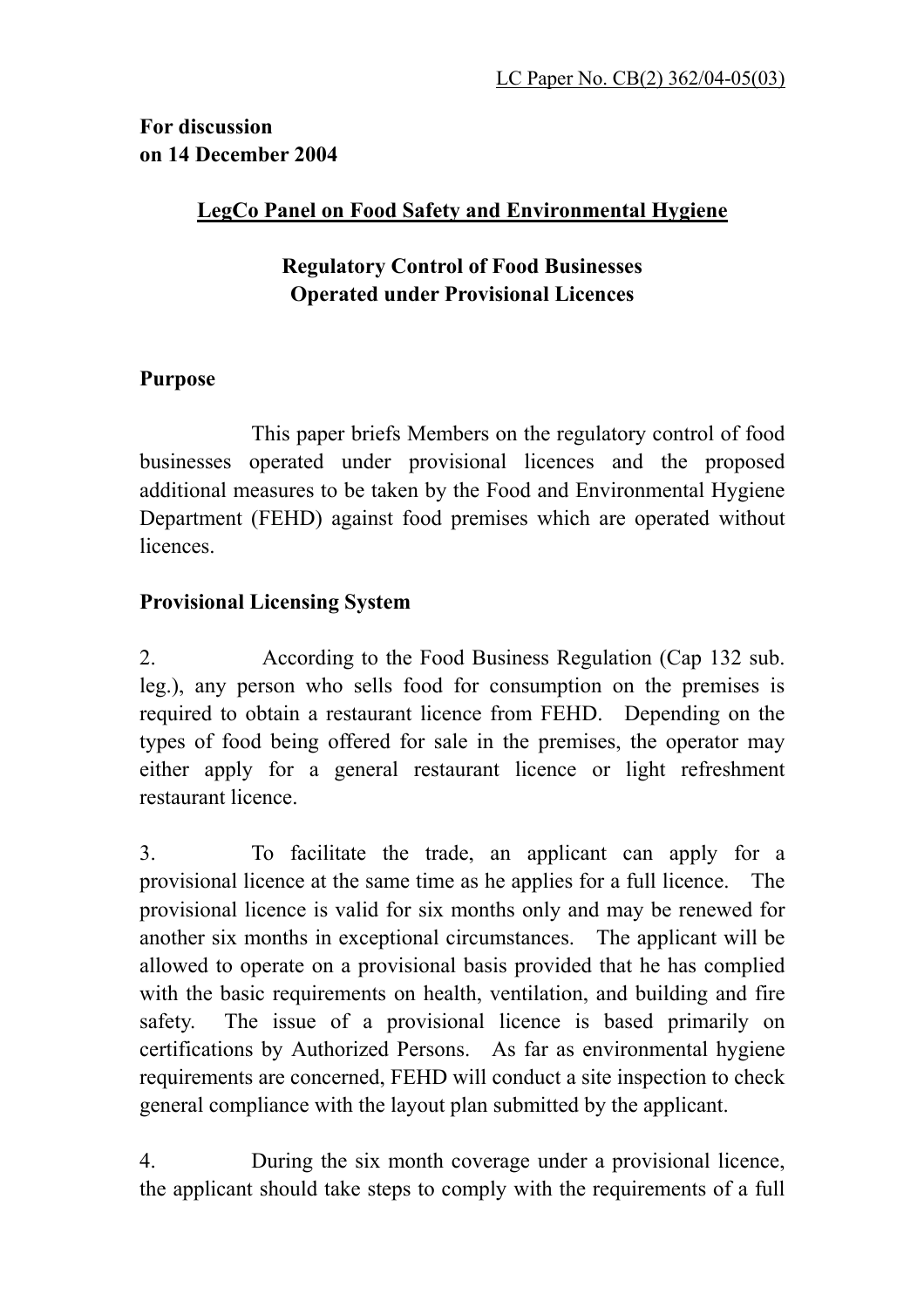licence. The time required for issue of a provisional or full licence hinges also on the responsiveness of the applicant in complying with the licensing requirements of FEHD, the Buildings Department (BD) and the Fire Services Department (FSD).

5. In accordance with existing procedures, upon receipt of an application, FEHD will refer the layout plan to BD and FSD for comments. Upon the 20th working day, and if the premises under application are confirmed to be licensable by all departments concerned, FEHD will issue the applicant with a letter specifying the requirements in respect of health, ventilation and building and fire safety. If the departments concerned raise objections to the application, FEHD will notify the applicant to address these issues prior to submission of a revised layout plan. When the applicant submits acceptable certificates of compliance in response to the letter of requirements, FEHD can issue the applicant with a provisional licence within one working day. In other words, the shortest possible time for an applicant to be granted a provisional licence for restaurant is 21 working days. In practice, the time for issue of a provisional licence will also depend on the time required by the applicant to meet the licensing requirements. In 2003, the average time for issue of a provisional licence for restaurant is 42 working days.

6. Premises under a provisional licence are subject to the same inspection regime as premises under a full licence. We adopt a Risk-based Inspection System (RBIS) for licensed food premises. The frequency of inspection is determined by a number of factors including the types of food served; the mode, scale and scope of operation; and previous track records. Under RBIS, there are three risk categories. For premises of low risk, the inspection is once every 12 weeks; for medium risk, once every 8 weeks; and for high risk, once every 4 weeks. Food premises newly issued with a provisional licence are classified as high risk and subject to inspection once every 4 weeks.

### **Recent Food Poisoning Incident**

7. From 24 to 27 November 2004, we received notifications from the Department of Health (DH) of four food poisoning outbreaks related to meals consumed at Shanghai Mian (阿拉麵館) at Shop 7, Level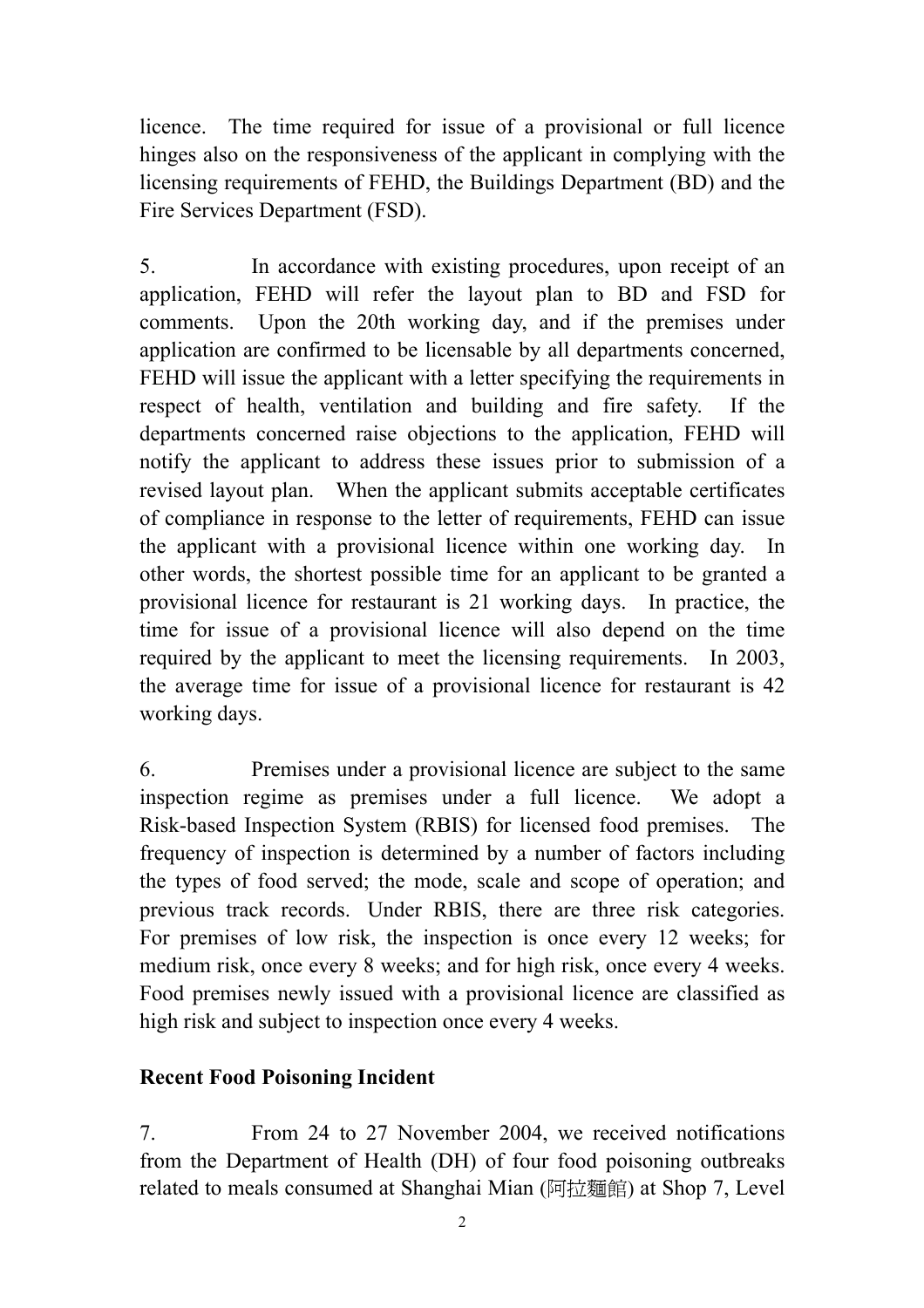4, Langham Place **(**朗豪坊), Mong Kok. A total of 12 victims were involved and they developed symptoms of diarrhea and abdominal pain after having meals at the premises on 23 or 24 November 2004. FEHD staff visited the premises for investigation and control measures. Health advice was given and food samples were taken for bacteriological examination. The restaurant is about 180  $m<sup>2</sup>$  with seating capacity for about 80 persons. It was issued with a provisional general restaurant licence on 23 November 2004. The premises are still under application for a full restaurant licence.

8. On 28 November 2004, DH notified us of four more cases involving 10 persons. In view of the epidemiological evidence of continuation of food poisoning outbreaks, the Director of Food and Environmental Hygiene (DFEH) ordered closure of the restaurant on that day under section 128C(1) of the Public Health and Municipal Services Ordinance (Cap 132) on grounds of the existence of an immediate health hazard. Subsequently, more persons came forward to report having symptoms of food poisoning after having meals at that food premises. Vibrio parahaemolyticus was isolated from the stools of three affected persons and a food sample. The possible cause of the outbreaks awaits further analysis.

9. Langham Place is a new shopping mall with 35 food premises located on different floors. Among the 35 premises, 25 have obtained valid food licences. The remaining 10 are under application for food licences. FEHD has instituted prosecution actions against 11 premises which started business before the issue of licence. FEHD will keep all the premises under application for licence under close scrutiny and take appropriate enforcement actions whenever illegal businesses are detected.

# **Measures to be Taken and Way Forward**

10. FEHD will step up control over food business by taking a number of measures as described below.

# *Issue of Closure Order*

11. By virtue of section 128C(1), DFEH is empowered to close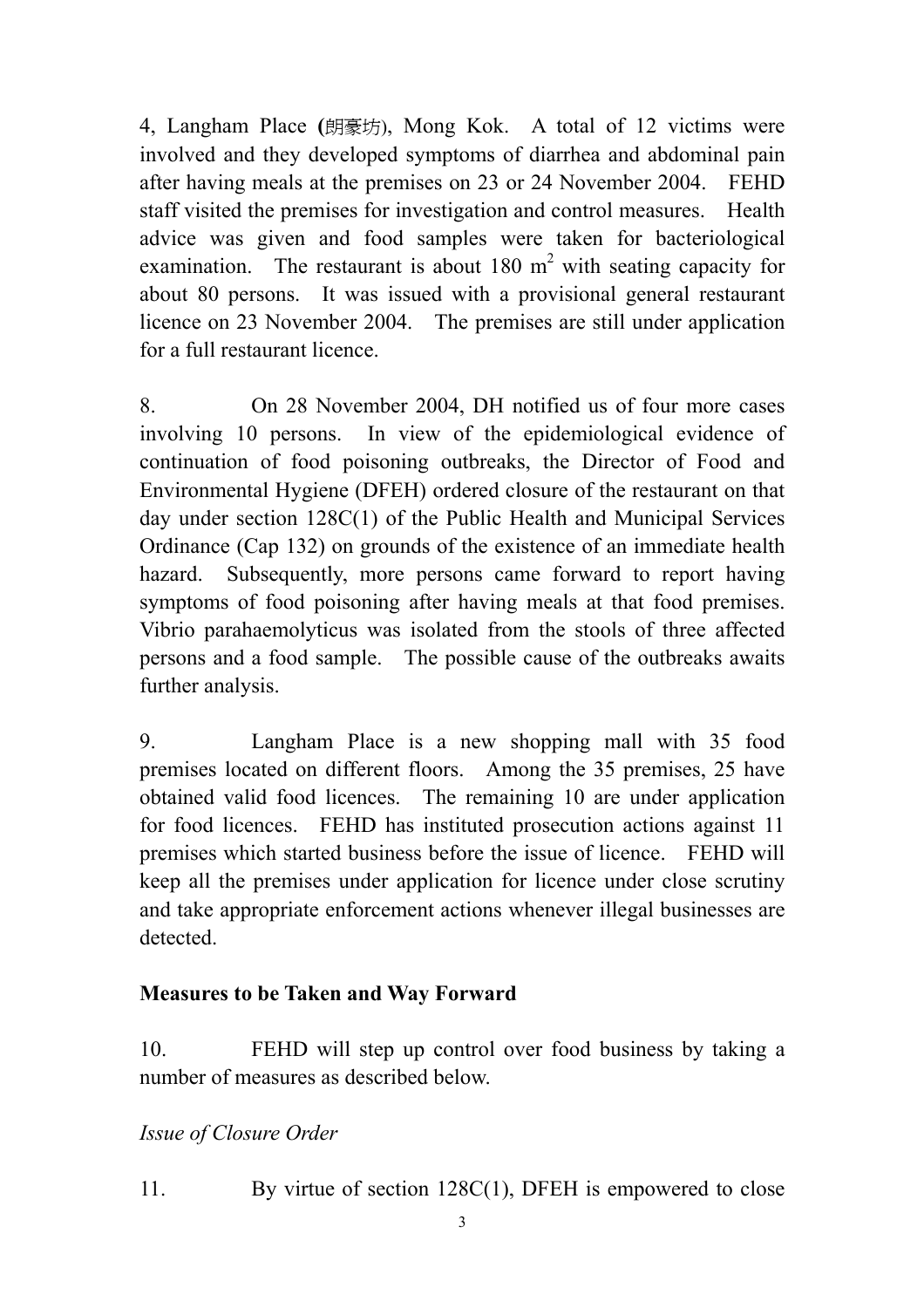food premises which pose an immediate health hazard. In the recent food poisoning incident, DFEH exercised his power to close the restaurant concerned in the first instance on 28 November 2004 when there was indication of existence of an immediate health hazard. In future, DFEH will continue to exercise this power in appropriate circumstances and as necessary to protect public health.

### *First Inspection Within Three to Five Days*

12. As explained in paragraph 6, food premises under a provisional licence are classified as high-risk and subject to inspection once every four weeks. To step up control over food premises, we intend to advance the first inspection to within three working days upon the issue of provisional licence for premises selling high-risk ready-to-eat food such as sashimi, sushi, foods to be eaten raw, siu mei and lo mei and buffet type foods; and within five working days for other premises. For premises which do not apply for a provisional licence, we will apply the same early inspection regime upon the issue of a full licence.

#### *Enhancement of Food Safety Supervision*

 $\overline{a}$ 

13. To strengthen supervision in food premises, we will impose an additional licensing requirement and condition for both provisional and full licences upon application or renewal through the implementation of a Hygiene Manager and Hygiene Supervisor Scheme.<sup>Note</sup> We will require all large food premises and those producing and selling high-risk foods to appoint both a Hygiene Manager and a Hygiene Supervisor; and all other food premises to appoint a Hygiene Supervisor. To allow the food trade sufficient time to prepare for this new requirement, we will give a 90-day notice to the existing licensees before implementation. We plan to make the Hygiene Manager and Hygiene Supervisor Scheme a licensing requirement and condition for new applications as from February 2005, and for existing food business as from May 2005.

Note Both Hygiene Manager (HM) and Hygiene Supervisor (HS) are responsible for the food safety and hygiene supervision of licensed food premises and act as focal points of contact with FEHD. HM has to identify key areas of risk in various food operations for early remedial action and provide in-house training to food handlers. HS advises food handlers on the proper handling practices and ensures their observance, and deputizes as HM in his absence. There are 12 academic institutions/vocational training centres offering HM training courses recognized by FEHD. In parallel, FEHD is providing HS training courses for food handlers and operators. Up to November 2004, 5 960 HM and 27 800 HS have undergone the required training.